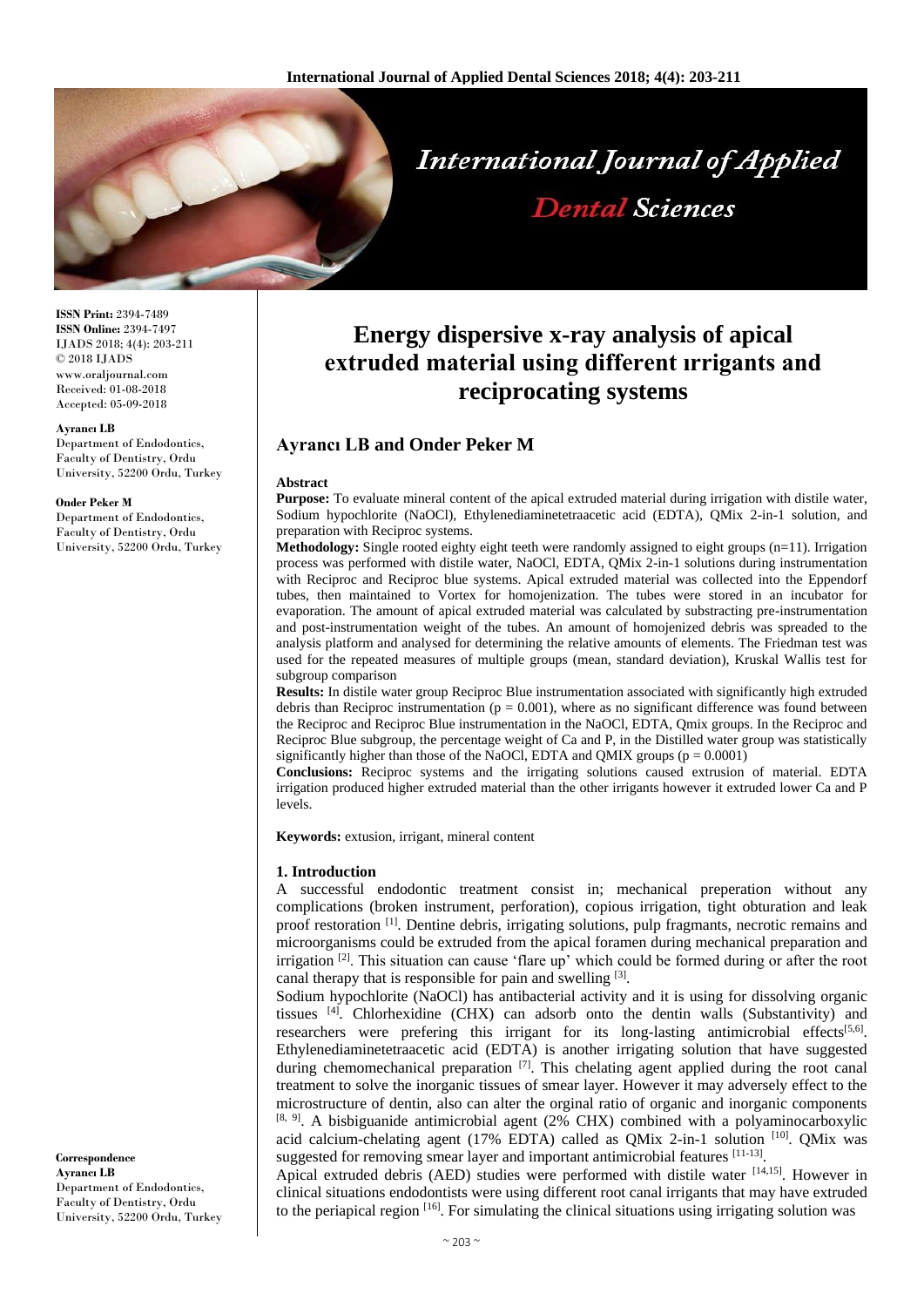as important as the styling and kinematics of the endodontic instrument [17]. Collectible debris could not been produced without an irrigant during instrumentation however for the root canal desenfection it is an obligation to use irrigating solutions <sup>[18]</sup>. Parirokh *et al*. <sup>[19]</sup> showed that with the same preparation technique and instruments, different irrigating solutions and concentrations can cause varied amounts of AED.

It is generally accepted that apically extruded debris was produced whatever used various techniques and instruments [20-34]. All preparation techniques, instruments and irrigation techniques can cause apical debris but there are differences amongst them. AED initiated an important factor for causing potentially an acute inflammatory reaction in the periapical region  $^{[3]}$ .

Reciprocating motion removes the connection between the instrument blades and the root canal walls. This property can reduce the cyclic fatigue of the instrument  $^{[35]}$ . In most cases Reciproc and Reciproc Blue single file systems, needs only one file for instrumentation. These files have increased flexibility because of its special Ni-Ti alloy that called Mwire. Reciproc Blue, the new generation Reciproc instrument, is much more flexible and has lower fracture risk than Reciproc file.The Reciproc Blue file system can be use to prepare the curved canals uncomplicatedly. Reciproc Blue offers design features similar to Reciproc that have S-shaped horizontal sections and 2 cutting edges, but to obtain more flexible structure, the file has been improved with a new heat treatment  $[36, 37]$ . The blue color was obtained with this new heat treatment process <sup>[37]</sup>. In this study we compared the apical extruded material (AEM) produced by two types of Reciproc systems in reciproc motion and presence of different root canal irrigants.

The structure of enamel and dentin is defined with the based on the organic and inorganic contents and it consists of high incidence of hydroxyapatites  $(Ca_3(PO_4)_5OH)$ . Calcium  $(Ca)$ and phosphor (P) are the main two components of dental hard tissues [38, 39]. Scanning Electron Microscopy coupled with Energy Dispersive X-ray (SEM/EDX) Spectroscopy is the best known and most widely-used for the surface analytical techniques and elemental analysis [40]. Elemental analysis of apically extruded material was important in this present study. To distinguish the teeth structure and the irrigating solutions we prefered to use this technique. This study aimed to compare the elemental analysis and amount of produced AEM from root canals that mechanically prepared by reciproc instruments during irrigation with different irrigants. The null hypoteses tested were that there would be difference in the amount of apical extruded debris between the irrigating solutions but there would be no difference between the reciproc and reciproc blue instruments.

# **2. Materials and Methods**

# **2.1 Sample selection**

In this study single rooted eighty eight extracted human mandibular premolar teeth were used. The teeth were radiographed buccolingual and mesiodistal directions to draw out any abnormal canal morphology and confirm a single root canal. Root canal curvature was  $\leq 10^{\circ}$  measured according to method of Schneider  $^{[41]}$  and had a single apical foramen shown by inspection of the root apex under stereomicroscope (Nikon SMZ25, Tokyo, Japan) under X20 magnifications to verify a single apical foramen. To obtain a standart reference point, the oclusal surface of each sample was removed using a high-speed bur to the standardized length of 19 mm and

verified with a digital millimeter ruler (VINCA, Annandale, USA) were included in the study. Access cavities were prepared with round diamond burs with a high speed handpiece and air water spray cooling. A size 10 K-file (Dentsply Maillefer) was positioned into the canal until it was visible at the apical foramen, and the working length was fixed 1 mm short of this length. A size 20 file was inserted until the WL was reached and to make the standardization of apical foramen diameter, the root canals that the file was loose in or can not easily reach the working length were excluded. The totally 88 teeth that had met the inclusion criteria were randomly divided into four main and two subgroups totally 8 groups by tossing coins. The samples were waited in 10% formalin solution until use. Before the root canal preparation the tissue remmants were cleaned with tootbrush that have washed by diluated nitric acid and then washed with distile water.

## **2.2 Instrumentation and debris collection**

The experimental model described by Myers and Montgomery [23] was used. An Eppendorf tube was numbered for each tooth and a hole was placed on the cap of an Eppendorf tube, and a tooth was inserted up to the cementoenamel junction. To balance air pressure inside and outside the Eppendorf tubes, a 25-G needle was inserted alongside the cap as a drainage cannula. Each cap with the tooth and the needle was connected to its Eppendorf tube, and the Eppendorf tubes were placed into vials that was covered with aluminium foil to blind the operator to the debris extrusion during the instrumentation. The whole apparatus was handled only by this vial. At any time Eppendorf tubes touched by operator. Before the instrumentation and weightining the recipients, the Eppendorf tubes were weighed with three consecutive measurements on an analitical balance with an accuracy of 10<sup>-6</sup> (Mettler Toledo XP2U Greifensee, Switzerland), and the mean value was recorded. Each tooth was coded then randomly assigned to 1 of the 8 groups, each of which had 11 specimens. Coronal flaring was performed in the canals using size 2, 3,4 Gates Glidden Drills(Dentsply Maillefer) and between all Gates Glidden Drills 1 ml distile water was used (Total 2 ml irrigation for Gates Glidden Drills).

# **2.3 Root canal preparation**

Four main groups prepared by two Ni-Ti instrumentation (Reciproc and Reciproc Blue VDW) separately. After used size 4 Gates Glidden the pulp chamber and canals were initially flooded with 1,25 ml irrigant for 30 seconds that belonging to each group. The apical preparation was started with R25 (25/06) and again pulp chamber and canals were initially flooded with 1,25 ml irrigant that belonging to each group and finalized with size R40(40/.06). Reciproc and Reciproc Blue Ni-Ti instruments using VDW Gold motor in the Reciproc programming. The torque and speed of the motor were based on the manifacturer's instructions. The files were used in back and forth movements and the instruments were cleaned after every 2 pecks. 4 pecks were completed for R25 and 2 pecks for R40 for reaching the working lenght. After R40 instrumentation the root canals were irrigated with 1ml distile water. After the instrumentation was completed, tooth were separated from the Eppendorf tube, and the debris adhered to the root surface was collected by washing the root with 1,5 ml distilled water in the tube. Total irrigation volume was 7ml. All irrigation procedures were performed with 30 gauge side port needle (medical brokers, Poland) that were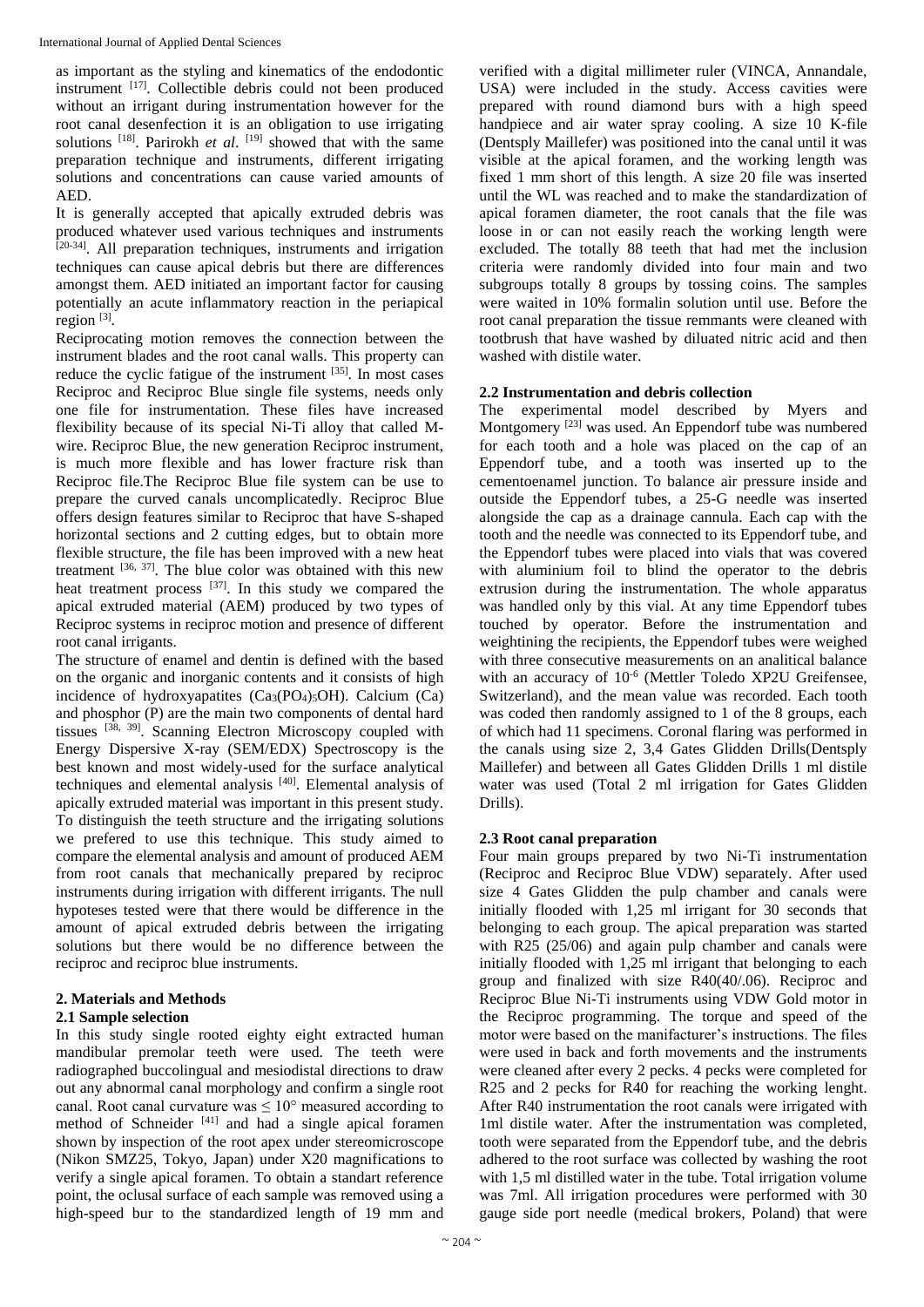inserted 2mm short of the predetermined working lenght. The Eppendorf tubes were maintaned to Vortex mixer (MX-F, Dragon Lab instruments, China) for 5 seconds homojenisation before the SEM-EDX (Hitachi, SU 1510, Japan) analysis.

The tubes were then stored in an incubator at 37 °C for 15 days to evaporate the irrigating solutions before weighing the dry debris [42]. Three consecutive measurements obtained for each tube, and the mean value was reported. The net weight of the dry debris was calculated by subtracting the original weight of the empty Eppendorf tube from the gross weight. All preparations performed by the same operator and on the same day at the same temparature to avoid temperature changes that alter the demineralization process [39].

## **2.4 SEM EDX analysis**

This method allowed determining the relative amounts of calcium (Ca), phosphorus (P), oxygen (O), carbon (C), and sodium (Na), chlor(Cl), by weight percent. After weighting the extruded debris, the tubes that could be analysed were seperated. Eight tubes were selected from each group. An amount of homojenized debris was spreaded to the analysis platform. SEM images were taken under X300 magnification. Two samples of EDX analysis were shown in Figure 2 and Figure 3

#### **After the coronal flaring the specimens were divided as shown**

#### **Distile water group**

**1a**- Reciproc

1,25 ml distile water irrigation, Reciproc R25 instrumentation, 1,25 ml distile water irrigation, Reciproc R40 instrumentation, 1ml distile water irrigation, 1,5 ml distile water (apical irrigation)

**1b-** Reciproc blue

1,25 ml distile water irrigation, Reciproc Blue R25 instrumentation, 1,25 ml distile water irrigation, Reciproc Blue R40 instrumentation, 1ml distile water irrigation, 1,5 ml distile water (apical irrigation)

# **NaOCI group**

#### **2a-** Reciproc

1, 25 ml 5% NaOCl irrigation, Reciproc R25 instrumentation, 1,25ml 5% NaOCl irrigation, Reciproc R40 instrumentation, 1ml distile water irrigation, 1,5 ml distile water (apical irrigation).

#### **2b-** Reciproc blue

1, 25 ml 5% NaOCl irrigation, Reciproc Blue R25 instrumentation, 1,25ml 5% NaOCl irrigation, Reciproc Blue R40 instrumentation, 1ml distile water irrigation, 1,5 ml distile water (apical irrigation).

## **EDTA group**

#### **3a-** Reciproc

1, 25 ml 17% EDTA irrigation, Reciproc R25 instrumentation, 1,25ml 17% EDTA irrigation, Reciproc R40 instrumentation, 1ml distile water irrigation, 1,5 ml distile water (apical irrigation).

#### **3b-** Reciproc blue

1, 25 ml 17% EDTA irrigation, Reciproc Blue R25 instrumentation, 1,25ml 17% EDTA irrigation, Reciproc Blue R40 instrumentation, 1ml distile water irrigation, 1,5 ml distile water (apical irrigation).

**QMix group**

**4a-** Reciproc

1, 25 ml QMix irrigation, Reciproc R25 instrumentation, 1,25ml QMix irrigation, Reciproc R40 instrumentation, 1ml distile water irrigation, 1,5 ml distile water (apical irrigation).

### **4b-** Reciproc blue

1, 25ml QMix irrigation, Reciproc Blue R25 instrumentation, 1,25ml QMix irrigation, Reciproc Blue R40 instrumentation, 1ml distile water irrigation, 1,5 ml distile water (apical irrigation).

## **2.5 Statistical Analysis**

The amount of extruded debris was analysed statistically using the NCSS (Number Cruncher Statistical System) 2007 Statistical Software (Utah, USA) package program. In the evaluation of the data, the Friedman test was used for the repeated measures of multiple groups (mean, standard deviation), Kruskal Wallis test for subgroup comparison, Dunn's multiple comparison test for subgroup comparison, Mann-Whitney-U test for comparison of two groups, and Fisher's reality test. The results were evaluated with a significance level of  $p \le 0.05$  and a confidence interval of 95%. SEM EDX datas of elements were analysed statistically using the NCSS (Number Cruncher Statistical System) 2007 Statistical Software (Utah, USA) package program. In the evaluation of the data, the Kruskal Wallis was used for the repeated measures of multiple groups (mean, standard deviation), Dunn's multiple comparison test for subgroup comparison, Mann-Whitney-U test for comparison of two groups. The results were evaluated with a significance level of  $p < 0.05$ .

#### **3. Results**

The mean and standart deviation of extuded material of main groups were as follows: 0,001000+0,004000 for distile water group, 0,008000+0, 004000 for NaOCl group, 0,026000+0,004000 for EDTA group and 0,008000+0,004000 for QMIX group. Distile water group caused significantly less extruded debris than EDTA, NaOCl and QMIX groups (p=0,0001). EDTA irrigation produced more extruded material than the NaOCl and QMIX groups( p=0,005, p=0,002). The mean values and the standart deviation of each experimental main groups are shown in Table 1.

In distile water group Reciproc Blue instrumentation associated with significantly high extruded debris than reciproc instrumentation ( $p = 0.001$ ), where as no significant difference was found between the Reciproc and Reciproc Blue instrumentation in the NaOCl, EDTA, Qmix groups.

## **3.1 Reciproc Group**

In Reciproc instrumentation distile water group was associated with less apical extruded debris than the other irrigating solutions ( $p = 0.0001$ ). There was statistically significant difference was found between the EDTA and Qmix groups. In the EDTA group, instrumentation produced significantly more extruded debris than Qmix group ( $p =$ 0.039) and no statistically significant difference was observed between the other groups $(p>0,05)$ .

#### **3.2 Reciproc blue group**

In the Reciproc Blue instrumentation, there was a statistically significant difference between Distilled water, Sodium Hypochlorite, EDTA and QMIX groups ( $p = 0.0001$ ). In the EDTA group, apically extruded debris was statistically significantly higher than the Sodium Hypochlorite and QMIX groups. (p=0,023, p=0,02). In the distilled water group, apical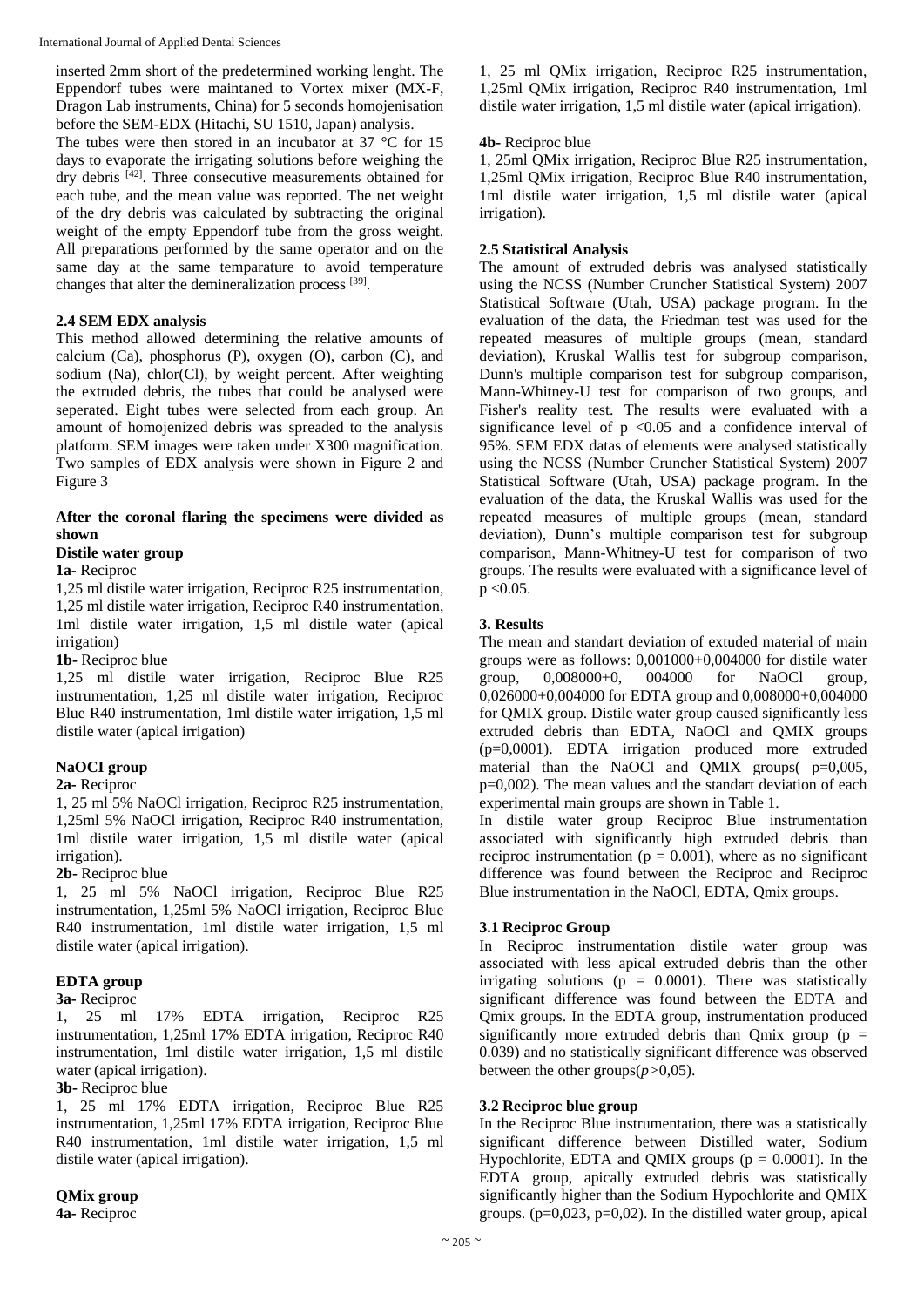extruded debris was statistically significantly lower than Sodium Hypochlorite, EDTA and QMIX groups (p=0,009, p=0,0001). No statistically significant difference was observed between the other groups(*p>*0,05).

### **3.3 EDX analysis**

In this study some elements from apically extruded debris were analysed such as; Na, Ca, P, Cl and rate of Ca/P. C and O elements were common in the tooth structure and the formula of irrigating solutions. Therefore these elements were not included in the statistical analysis.

## **3.4 Na analysis**

In the EDTA group, the percentage weight of Na in the Reciproc Blue subgroup, was statistically significantly lower than the Reciproc group ( $p = 0.036$ ). No statistically significant difference was observed between the other groups  $(p>0.05)$ 

In the Reciproc and Reciproc Blue subgroups, the percentage weight of Na in the Distilled water group were statistically significantly lower than NaOCl, EDTA and QMIX groups (p = 0,0001), but no statistically significant difference was observed between the other groups (*p>* 0,05).

# **3.5 Ca analysis**

In the QMIX group, the percentage weight of Ca in the Reciproc Blue subgroup was statistically significantly higher than the Reciproc subgroup. No statistically significant difference was observed between the other groups (*p>* 0.05). The mean percentage weight of extruded Ca in the Reciproc and Reciproc Blue subgroups according to the irrigants showed in Figure 1

In the Reciproc subgroup, the percentage weight of Ca in the Distilled water group was significantly higher than those of NaOCl, EDTA and QMIX groups  $(p = 0,0001)$  and no statistically significant difference was observed between the other groups  $(p>0,05)$ .

In the Reciproc Blue subgroup, the percentage weight of Ca in the Distilled water group was statistically significantly higher than those of the NaOCl, EDTA and OMIX groups (p  $= 0.0001$ , and the percentage weight of Ca in the EDTA group was statistically lower than NaOCl and QMIX groups  $(p= 0,0001, p = 0,023)$ , no statistically significant difference was observed between the other groups ( $p$  > 0.05).

# **3.6 P analysis**

In the QMIX group, the percentage weight of P in the Reciproc Blue subgroup was statistically significantly higher than the Reciproc subgroup ( $p = 0.0001$ ). No statistically significant difference was observed between the other groups  $(p>0.05)$ 

In the Reciproc subgroup, the percentage weight of P in the Distilled water group was statistically significantly higher than NaOCl, EDTA and QMIX groups  $(p = 0,0001)$ , but no statistically significant difference was observed between the other groups  $(p>0.05)$ .

In the Reciproc Blue subgroup, the percentage weight of P in the Distilled water group was statistically significantly higher than NaOCl, EDTA and OMIX groups  $(p = 0.0001)$  and the percentage weight of P in the EDTA group was statistically lower than Sodium Hypochlorite and QMIX groups( $p=0,0001$ ,  $p = 0,03$ ), no statistically significant difference was observed between the other groups (*p>* 0.05).

# **3.7 CI analysis**

In the EDTA group, the percentage weight of Cl in the Reciproc Blue subgroup was statistically significantly higher than the Reciproc subgroup ( $p = 0.004$ ). No statistically significant difference was observed between the other groups  $(p>0,05)$ .

In the Reciproc subgroup, the percentage weight of Cl in the NaOCl group was statistically significantly higher than Distilled water, EDTA and OMIX groups ( $p = 0.0001$ ) and no statistically significant difference was observed between the other groups  $(p>0,05)$ .

In the Reciproc Blue subgroup, the percentage weight of Cl in the Sodium Hypochlorite group were found to be statistically significantly higher than Distile water, EDTA and QMIX groups ( $p = 0.005$ ,  $p = 0.01$ ) and no statistically significant difference was observed between the other groups  $(p > 0.05)$ 

## **3.8 Ca/P analysis**

For Ca  $/$  P ratio, there was no statistically significant difference was found between Distilled water, Sodium Hypochlorite, EDTA and QMIX groups in Reciproc subgroup  $(p = 0.190)$ .

There was no statistically significant difference between the Ca / P averages of Distilled water, Sodium Hypochlorite, EDTA and QMIX groups in Reciproc Blue subgroup ( $p =$ 0,274).

# **4. Discussion**

The present study showed that different types of instruments extruded similar amounts of debris, however different irrigating solutions extruded different amounts of material, so the null hypothesis of this study was accepted.

In this study, to eliminate possible complications, straight and single rooted teeth were selected and these teeth were decoronated for obtaining flat reference points. The generally accepted method of Myers and Montgomery was used to collect the apically extruded material<sup>[23]</sup>. According to previous studies, it has been shown that the root canal curvature can effect the amount of apical extrusion of material  $[28, 43]$ . Therefore in the present study only straight canals with similar lenghts were used. One of the limitation of this study model is the absence of an apical barrier that can affect the results. Some researchers have suggested to use flower foams for simulating the resistance of periapical tissues that may promote irrigation and debris absorption [44-46]. Therefore this situation may affect the results. In the current study we did not mimicked the periapical tissues. Another limitation that the different microhardness values of specimens may affect the results [17] .

The coronal flaring was performed with Gates-Glidden drills before canal preparation in the present study. Peters *et al*. [47] reported that less debris might extrude into periapical region if the preparation of the apical third is completed in a short time, and it allows instruments to prepare the apical part of the canal with less wall contact. Topcuoğlu *et al*. [48] stated that performing the coronal flaring can produce a reservoir in the coronal part of the root and this wide area can supply removal without cumulant of debris in the apical and middle third during root canal preparation.

The depth and placement of the needle tip is an important factor in root canal irrigation and apical extrusion. The needle tip was recommended to be placed 2 mm below the working length or to be placed to when resistance was met before reaching the desired length [49, 50]. Yeter *et al*. [51] have reported that a significant difference was observed between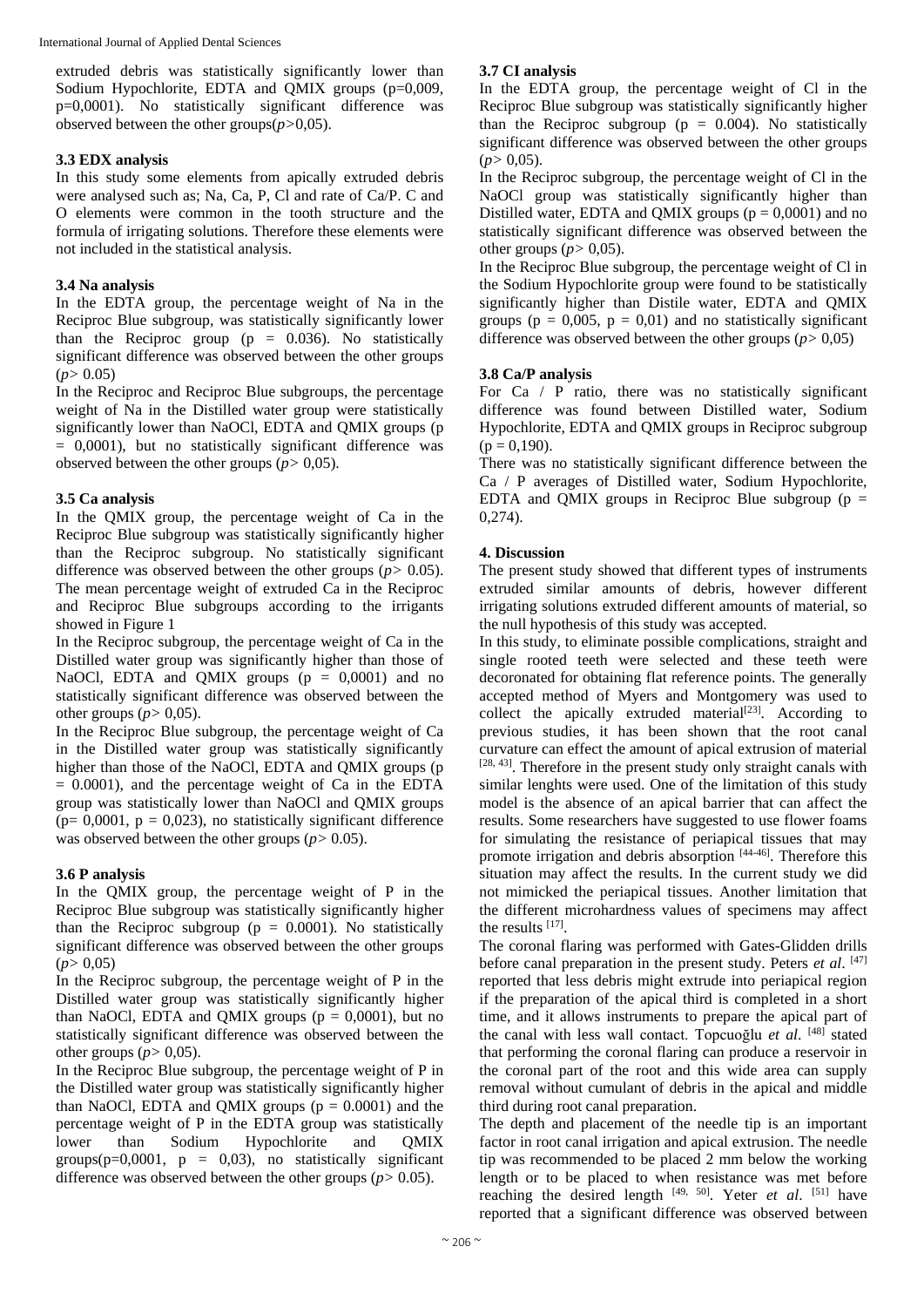needles. Open-ended needles were produced significantly more debris than side-vented needles. Therefore in the present study the needle penetration depth was 2 mm shorter from the working length and side vented needless was used.

Reciproc systems have superior cutting effectiveness. As a result of this situation more debris and dentinal chips were produced <sup>[52]</sup>. However in a recent study, Arslan *et al.* [53] stated that reciprocating motion caused less extrusion than continous rotation. Uslu *et al*. [54] compared Reciproc Blue, Hyflex EDM and XP Endoshaper ni-ti instrument for apical extrusion of debris and they reported that reciproc blue caused more debris from the XP Endoshaper however there was no statistically significant difference between the reciproc blue and hyflex EDM. To our knowledge no previous study has compared the apical debris extrusion of the Reciproc and Reciproc Blue instruments. The present study showed that there was no statistically significant difference between the Reciproc and Reciproc Blue systems except distile water irrgation. Reciproc Blue subgroup produced higher extruded material than the Reciproc group in the distile water group.

Postoperative pain and flare-ups were could be significant results of extrusion of materials during root canal instrumentation. [55]. The results of this study revealed that extrusion of debris occurred in different irrigant groups independent of type of instruments that were used. da Silva *et al*. [56] compared the postoperative pain after the foraminal instrumentation using 5.25% NaOCl or 2% CHX gel irrigation. They reported there was no statistically significant difference was found at any observation time between the used irrigants. They stated that the irrigants that used in their study, had little or no response on postoperative pain during instrumentation. However these short term follow up postoperative pain studies were lack of long term observation and prognosis. Not only postoperative pain and also cytotoxicity was important during using the irrigating solutions. Al Kahtani et al. [57] evaluated the cell viability and cytotoxicity of QMix and NaOCl solutions on human bone marrow mesenchymal stem cells. They reported that both QMix and NaOCl irrigants were toxic to human bone marrow mesenchymal stem cells. If we handled the present study apical extruded material included irrigating solutions' elements. Therefore apical extruded material is an important factor for tooth prognosis. Mollashahi *et al*. [58] cytotoxic effects of various endodontic irrigation solutions on the survival of stem cell of human apical papilla. They noted that Chlorhexidine had the lowest cytotoxicity compared to EDTA, MTAD, QMix and NaOCl and its cytotoxicity did not change by the time compared to other irrigants.

The present study showed that different root canal irrigants can produce different weigths of AEM with the same instruments and preparation technique. In the present study, to be meaningful, distilled water, NaOCI, Qmix and EDTA was preferred as an irrigation solution to mimick clinical practises. After the evaporation of the irrigant sodium cristals cannot be seperated from the extruded material  $[17]$ . To solve this problem we used SEM EDX analysis for seperating elements. In this section Ca and P elements are important to identfy the tooth structure  $[39]$ . In this study we prefered to use Energy dispersive X-ray analysis (SEM-EDX) for allowing researcher to perform elemental mapping at the desired depth and area of interest [59] .

Cobankara *et al.* <sup>[39]</sup> evaluated the effects of chelating agents on the mineral content of root canal dentin. They showed that Ca levels significantly decreased in paracetic acid, citric acid and EDTA. However in the present study Ca levels were

significantly higher for evaluating the extruded material in distile water group than the other groups. Therefore it means that irrigating solutions tend to extruded from the apical foramen than the toot structure.

In the present study we predicted that EDTA irrigation produced more extruded Ca ions because of its chelating ability. However EDTA irrigation caused least apical extruded Ca ions. Therefore we decided that calcium chelates could not extruded from the apical foramen because of its complex molecule structure.

In the Reciproc and Reciproc Blue subgroups, the percentage weight of Na in the Distilled water group were statistically significantly lower than NaOCl, EDTA and QMix groups. Due to the presence of sodium salt in all used irrgants in the present study, apical extruded material included Na elements. In the Reciproc and reciproc blue subgroups, the percentage weight of Cl in the NaOCl group was statistically significantly higher than Distilled water, EDTA and QMix groups. There is no study to compare these results.

The main inorganic components of the dentin are Ca and P, which are present in the hydroxyapatite crystals [7]. Due to its chelating action, EDTA can cause changes in dentin by modifying the Ca/P ratio  $[38, 60]$ , including changes in hardness, permeability and solubility properties [39, 60, 61]. Lima Nogueira *et al*. [62] evaluated the effects of different irrigating solutions on mineral content of root canal dentin and they reported that intermediate irrigation with EDTA had lower Ca and P values in all root thirds and changes in the Ca/P ratio in the apical third. In their study percentage weight of Ca and P in saline solution group was higher than we reported in distile water group. This may have varied because of different mineral content for all teeth we randomly selected. Randomization was made by tossing coins.

When NaOCl used alone, according to the the concentration, the Ca / P ratio in the dentin may reduce or increase. [63-65] . In the present study Ca / P ratio in apical extruded material was higher in all groups than the other studies that were evaluated the mineral content of root canal dentin [39, 62].

This could be a limitation of this study that the root canals could been analysed with EDX after preparation and irrigation of the specimens. Therefore we could conclude the effect of irrigating solutions on the mineral content of root canal dentin.

In Reciproc and Reciproc Blue subgroups, distilled water irrigation produced statistically lower apical extruded material than other solutions. The EDTA irrigation caused statistically higher apical extruded material than other irrigants in Both Reciproc and Reciproc Blue subgroups. However percentage weight of Ca and P elements in EDTA group was statistically less than distile water group in both during reciproc and reciproc blue instrumentation and also when using EDTA as a irrigant in reciproc blue subgroup, percentage weight of Ca and P elements were less than NaOCl and QMix groups. Percentage weight of Ca and P elements in distile water group, was statistically higher than the other groups. There is no investigation comparing this four irrigating solutions that based on apically extruded material or postoperative pain. In addition another randomized clinical study compared%5,25 NaOCI,%2 CHX irrigating solutions on postoperative pain<sup>[66]</sup>. They stated that NaOCI showed statistically significant more pain at the 6-h time point. If we handled Reciproc subgroups for assesing the percentage weight of Ca and P elements, Reciproc blue instrumentation produced higher values than Reciproc instrumentation but statistically difference was found in QMix group ( $p= 0,001$ ).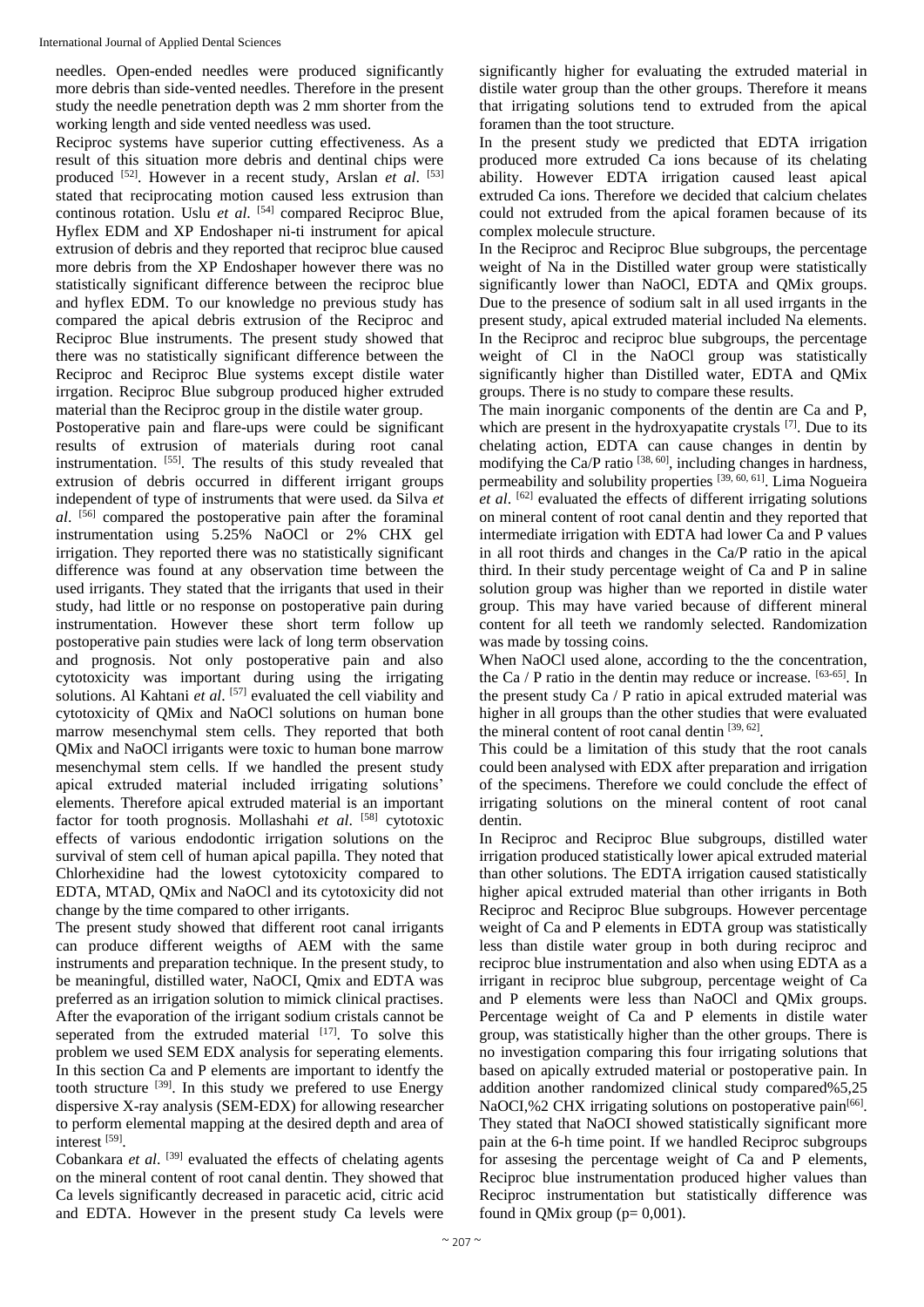International Journal of Applied Dental Sciences

Parirokh *et al*. <sup>[19]</sup> compared the apically extruded debris when using different irrigants. They reported that 5,25% NaOCl caused significantly more debris than 2% chlorhexidine and 2,5%NaOCl. In an another study Zhang L *et al*. [67] have reported that 2,5% sodium hypochlorite can produce more apically extruded debris than%1 sodium hypochlorite and%17 EDTA. According to these studies with the increased consantration of NaOCl, apical extruded material was rising. Contrary to the previous study in the current study, EDTA

irrigation caused significantly higher extruded material than NaOCl and QMiX irrigation. Further studies are needed in this regard.

Previous studies related to apical extruded debris used different materials and methods and no research has been done in this method. Therefore a direct comparison could not be made in this topic. We tried to simulate the clinical conditions to give similar results to the real teeth preparations.

**Table 1:** Mean and standart deviations of apical extruded material of groups. The p value written in bold showed significant difference.

|                     |           | <b>Reciproc</b>         | Reciproc Blue           |       |
|---------------------|-----------|-------------------------|-------------------------|-------|
| <b>DistileWater</b> | $Mean+SD$ | $0.000263 \pm 0.000275$ | $0.000829 \pm 0.000387$ | 0.001 |
| NaOCl               | $Mean+SD$ | $0.009950 \pm 0.007794$ | $0.005206 \pm 0.006852$ | 0.224 |
| <b>EDTA</b>         | $Mean+SD$ | $0.031657 \pm 0.036424$ | $0.020353 \pm 0.023891$ | 0.324 |
| OMIX                | $Mean+SD$ | $0.010104 \pm 0.011764$ | $0.006756 \pm 0.008552$ | 0.922 |





| Б<br>٠<br>$10 -$<br>cps/eV<br>۰<br>٠<br>51<br>۰<br>۳<br>٠<br>o | 同               |          |                       | Spectrum 5 |
|----------------------------------------------------------------|-----------------|----------|-----------------------|------------|
| $0 -$                                                          | 6               | 10<br>8  | 12<br>14<br>16        | 18<br>keV  |
| Spectrum 5                                                     |                 |          |                       |            |
| <b>Element</b>                                                 | Line Type       | Weight % | <b>Weight % Sigma</b> | Atomic %   |
| c                                                              | K series        | 33.79    | 0.34                  | 42.82      |
| o                                                              | <b>K</b> series | 46.70    | 0.30                  | 44.42      |
| Na                                                             | <b>K</b> series | 18.87    | 0.15                  | 12.49      |
| C1                                                             | <b>K</b> series | 0.42     | 0.03                  | 0.18       |
| Ca                                                             | K series        | 0.23     | 0.03                  | 0.09       |

**Fig 2:** EDX analysis of a specimen from EDTA irrigation and Reciproc blue subgroup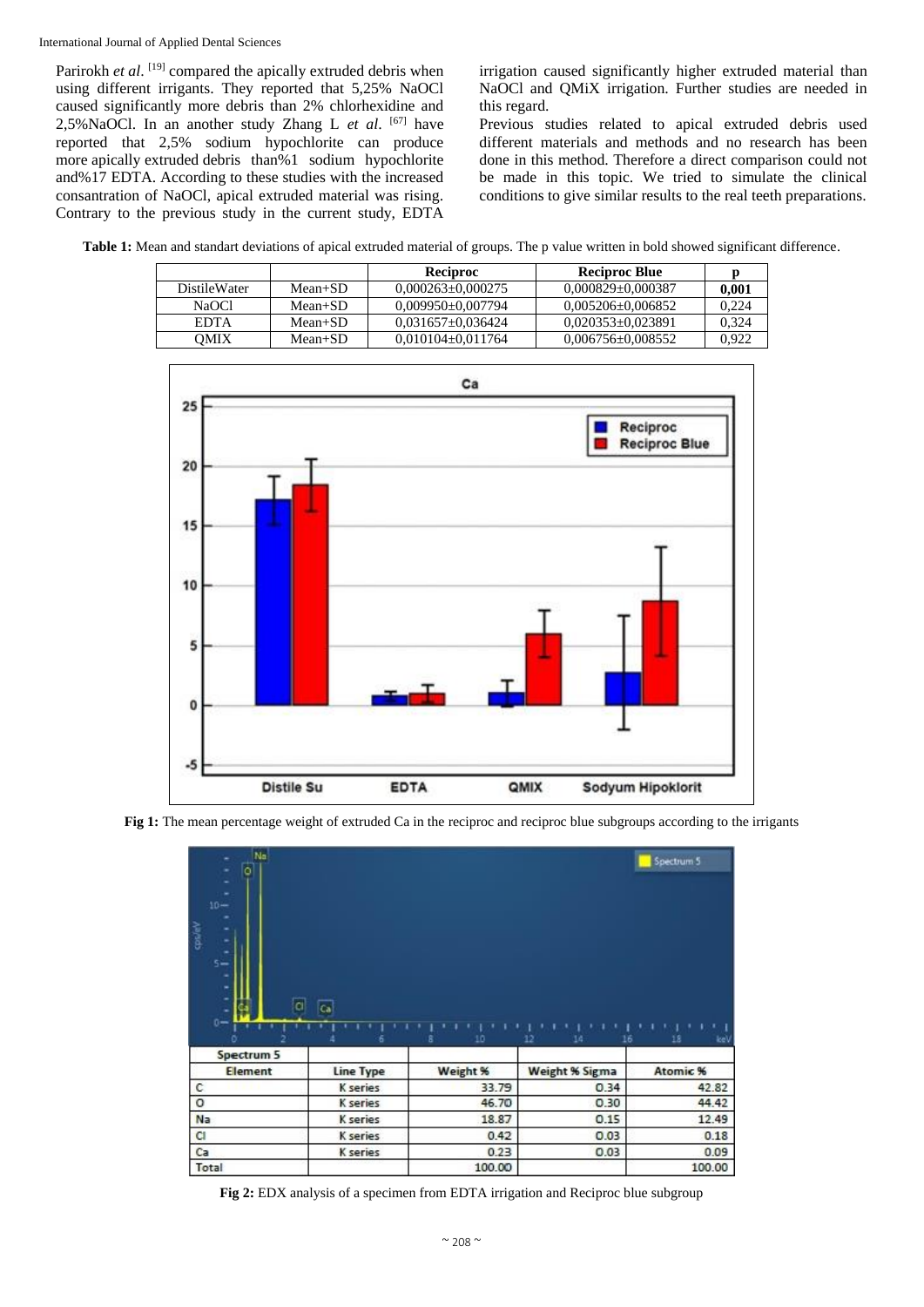

**Fig 3:** EDX analysis of a specimen from distile water irrigation Reciproc subgroup

#### **5**. **Conclusion**

Within the limitations of the present study, all the file systems and irrigation solutions led to apical extrusion during root canal preparation.There was no significantly difference among Ni-Ti files except distilled water irrigation group. In the Reciproc and Reciproc Blue subgroups, distilled water irrigation statistically produced lower extruded material than Sodium Hypochlorite, EDTA and QMix irrigation  $(p=0,0001)$ . Percentage weight of Ca and P elements in distile water group, was statistically higher than the other groups. EDTA irrigation produced higher extruded material than the other irrigants however it extruded lower Ca and P levels.

In conclusion, the results obtained under the experimental conditions showed that distile water could be used during instrumentation for obtaining lower extruded material, lower cytotoxicity and lower postoperative pain. Irrigating solutions could be used as final irrigation.

#### **6. Acknowledgement**

The authors deny any financial affiliations related to this study or its sponsors.

# **7. Conflict of Interest**

The authors have declared that no COI exists

#### **8. References**

- 1. Siqueira JF, Jr., Rocas IN, Paiva SS, Guimaraes-Pinto T, Magalhaes KM, Lima KC. Bacteriologic investigation of the effects of sodium hypochlorite and chlorhexidine during the endodontic treatment of teeth with apical periodontitis. Oral Surg Oral Med Oral Pathol Oral Radiol Endod. 2007; 104(1):122-130.
- 2. Lambrianidis T, Tosounidou E, Tzoanopoulou M. The effect of maintaining apical patency on periapical extrusion. J Endod. 2001; 27(11):696-698.
- 3. Siqueira JF, Jr. Microbial causes of endodontic flare-ups. Int Endod J. 2003; 36(7):453-463.
- 4. Kandaswamy D, Venkateshbabu N. Root canal irrigants. J Conserv Dent. 2010; 13(4):256-264.
- 5. Zehnder M. Root canal irrigants. J Endod. 2006;

32(5):389-398.

- 6. Mohammadi Z, Abbott PV. The properties and applications of chlorhexidine in endodontics. Int Endod J. 2009; 42(4):288-302.
- 7. Kolosowski KP, Sodhi RN, Kishen A, Basrani BR. Qualitative Time-of-Flight Secondary Ion Mass Spectrometry Analysis of Root Dentin Irrigated with Sodium Hypochlorite, EDTA, or Chlorhexidine. J Endod. 2015; 41(10):1672-1677.
- 8. Cruz-Filho AM, Sousa-Neto MD, Savioli RN, Silva RG, Vansan LP, Pecora JD. Effect of chelating solutions on the microhardness of root canal lumen dentin. J Endod. 2011; 37(3):358-362.
- 9. Tartari T, Duarte Junior AP, Silva Junior JO, Klautau EB, Silva ESJMH, Silva ESJPA. Etidronate from medicine to endodontics: effects of different irrigation regimes on root dentin roughness. J Appl Oral Sci. 2013; 21(5):409- 415.
- 10. Dai L, Khechen K, Khan S, Gillen B, Loushine BA, Wimmer CE, *et al*. The effect of QMix, an experimental antibacterial root canal irrigant, on removal of canal wall smear layer and debris. J Endod. 2011; 37(1):80-84.
- 11. Eliot C, Hatton JF, Stewart GP, Hildebolt CF, Jane Gillespie M, Gutmann JL. The effect of the irrigant QMix on removal of canal wall smear layer: an ex vivo study. Odontology. 2014; 102(2):232-240.
- 12. Pai S, Thomas MS. The effect of QMix, an experimental antibacterial root canal irrigant, on removal of canal wall smear layer and debris. J Endod. 2011; 37(6): 741-743.
- 13. Stojicic S, Shen Y, Qian W, Johnson B, Haapasalo M. Antibacterial and smear layer removal ability of a novel irrigant, QMiX. Int Endod J. 2012; 45(4):363-371.
- 14. Borges AH, Pereira TM, Porto AN, de Araujo Estrela CR, Miranda Pedro FL, Aranha AM, *et al*. The Influence of Cervical Preflaring on the Amount of Apically Extruded Debris after Root Canal Preparation Using Different Instrumentation Systems. J Endod. 2016; 42(3):465-469.
- 15. Topcuoglu HS, Duzgun S, Akpek F, Topcuoglu G, Akti A. Influence of a glide path on apical extrusion of debris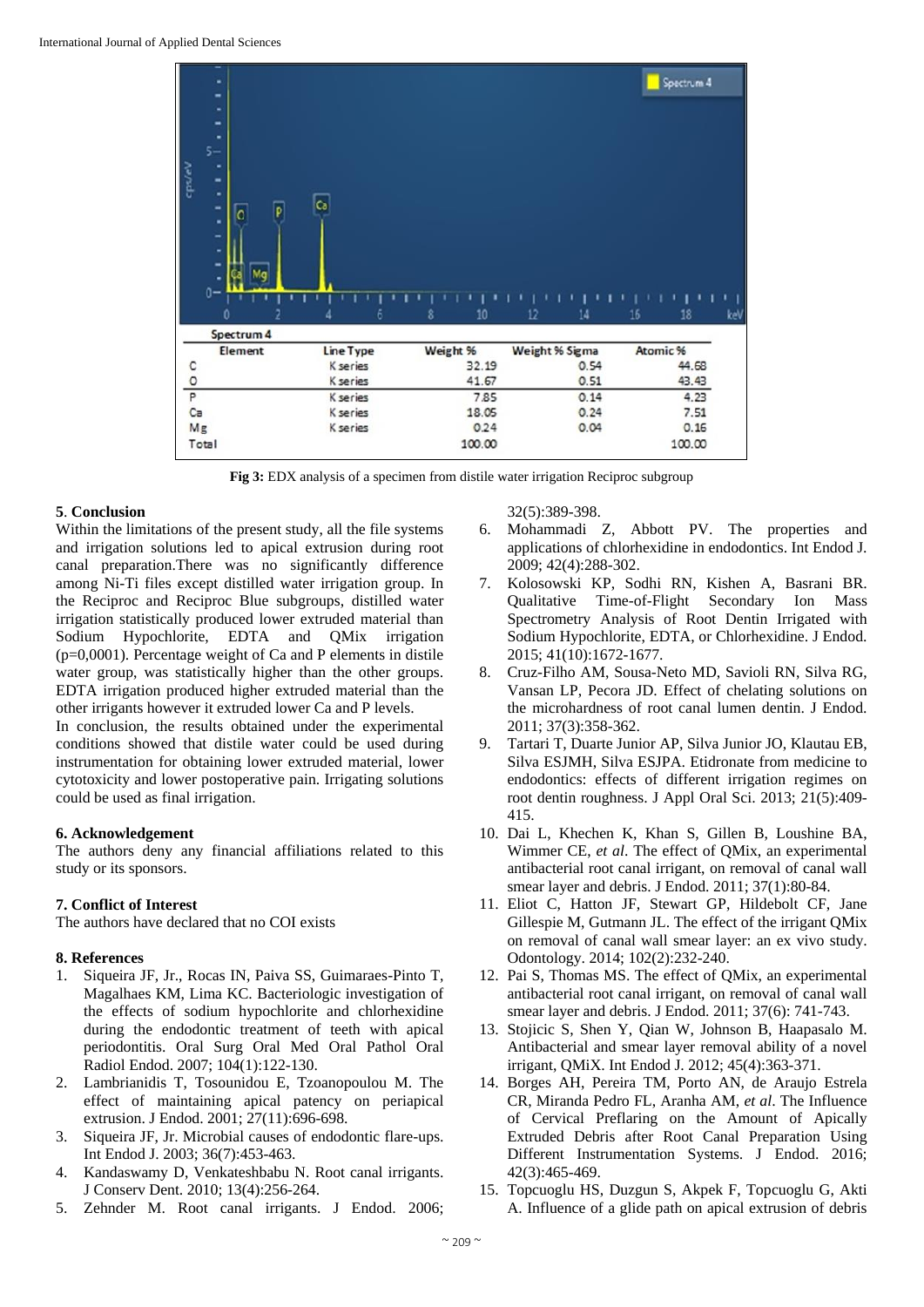during canal preparation using single-file systems in curved canals. Int Endod J. 2016; 49(6):599-603.

- 16. Huang X, Ling J, Wei X, Gu L. Quantitative evaluation of debris extruded apically by using ProTaper Universal Tulsa rotary system in endodontic retreatment. J Endod. 2007; 33(9):1102-1105.
- 17. Tanalp J, Gungor T. Apical extrusion of debris: a literature review of an inherent occurrence during root canal treatment. Int Endod J. 2014; 47(3):211-221.
- 18. Seltzer S, Naidorf IJ. Flare-ups in endodontics: I. Etiological factors. J Endod. 1985; 11(11):472-478.
- 19. Parirokh M, Jalali S, Haghdoost AA, Abbott PV. Comparison of the effect of various irrigants on apically extruded debris after root canal preparation. J Endod. 2012; 38(2):196-199.
- 20. Vande Visse JE, Brilliant JD. Effect of irrigation on the production of extruded material at the root apex during instrumentation. J Endod. 1975; 1(7):243-246.
- 21. Fairbourn DR, McWalter GM, Montgomery S. The effect of four preparation techniques on the amount of apically extruded debris. J Endod. 1987; 13(3):102-108.
- 22. McKendry DJ. Comparison of balanced forces, endosonic, and step-back filing instrumentation techniques: quantification of extruded apical debris. J Endod. 1990; 16(1):24-27.
- 23. Myers GL, Montgomery S. A comparison of weights of debris extruded apically by conventional filing and Canal Master techniques. J Endod. 1991; 17(6):275-279.
- 24. Brown DC, Moore BK, Brown CE, Jr., Newton CW. An *in vitro* study of apical extrusion of sodium hypochlorite during endodontic canal preparation. J Endod. 1995; 21(12):587-591.
- 25. Beeson TJ, Hartwell GR, Thornton JD, Gunsolley JC. Comparison of debris extruded apically in straight canals: conventional filing versus profile. 04 Taper series 29. J Endod. 1998; 24(1):18-22.
- 26. Reddy SA, Hicks ML. Apical extrusion of debris using two hand and two rotary instrumentation techniques. J Endod. 1998; 24(3):180-183.
- 27. Ferraz CC, Gomes NV, Gomes BP, Zaia AA, Teixeira FB, Souza-Filho FJ. Apical extrusion of debris and irrigants using two hand and three engine-driven instrumentation techniques. Int Endod J. 2001; 34(5):354-358.
- 28. Bidar M, Rastegar AF, Ghaziani P, Namazikhah MS. Evaluation of apically extruded debris in conventional and rotary instrumentation techniques. J Calif Dent Assoc. 2004; 32(9):665-671.
- 29. Er K, Sumer Z, Akpinar KE. Apical extrusion of intracanal bacteria following use of two engine-driven instrumentation techniques. Int Endod J. 2005; 38(12):871-876.
- 30. Zarrabi MH, Bidar M, Jafarzadeh H. An *in vitro* comparative study of apically extruded debris resulting from conventional and three rotary (Profile, Race, Flex Master) instrumentation techniques. J Oral Sci. 2006; 48(2):85-88.
- 31. Kustarci A, Akdemir N, Siso SH, Altunbas D. Apical extrusion of intracanal debris using two engine driven and step-back instrumentation techniques: an in-vitro study. Eur J Dent. 2008; 2(4):233-239.
- 32. Logani A, Shah N. Apically extruded debris with three contemporary Ni-Ti instrumentation systems: an ex vivo comparative study. Indian J Dent Res. 2008; 19(3):182- 185.
- 33. Elmsallati EA, Wadachi R, Suda H. Extrusion of debris after use of rotary nickel-titanium files with different pitch: a pilot study. Aust Endod J. 2009; 35(2):65-69.
- 34. Mitchell RP, Yang SE, Baumgartner JC. Comparison of apical extrusion of NaOCl using the EndoVac or needle irrigation of root canals. J Endod. 2010; 36(2):338-341.
- 35. De-Deus G, Brandao MC, Barino B, Di Giorgi K, Fidel RA, Luna AS. Assessment of apically extruded debris produced by the single-file ProTaper F2 technique under reciprocating movement. Oral Surg Oral Med Oral Pathol Oral Radiol Endod. 2010; 110(3):390-394.
- 36. De-Deus G, Silva EJ, Vieira VT, Belladonna FG, Elias CN, Plotino G, *et al*. Blue Thermomechanical Treatment Optimizes Fatigue Resistance and Flexibility of the Reciproc Files. J Endod. 2017; 43(3):462-466.
- 37. Gundogar M, Ozyurek T. Cyclic Fatigue Resistance of OneShape, HyFlex EDM, WaveOne Gold, and Reciproc Blue Nickel-titanium Instruments. J Endod. 2017; 43(7):1192-1196.
- 38. Sayin TC, Serper A, Cehreli ZC, Kalayci S. Calcium loss from root canal dentin following EDTA, EGTA, EDTAC, and tetracycline-HCl treatment with or without subsequent NaOCl irrigation. J Endod. 2007; 33(5):581- 584.
- 39. Cobankara FK, Erdogan H, Hamurcu M. Effects of chelating agents on the mineral content of root canal dentin. Oral Surg Oral Med Oral Pathol Oral Radiol Endod. 2011; 112(6):e149-154.
- 40. Capar ID, Aydinbelge HA. Surface change of root canal dentin after the use of irrigation activation protocols: electron microscopy and an energy-dispersive X-ray microanalysis. Microsc Res Tech. 2013; 76(9):893-896.
- 41. Schneider SW. A comparison of canal preparations in straight and curved root canals. Oral Surg Oral Med Oral Pathol. 1971; 32(2):271-275.
- 42. Kocak S, Kocak MM, Saglam BC, Turker SA, Sagsen B, Er O. Apical extrusion of debris using self-adjusting file, reciprocating single-file, and 2 rotary instrumentation systems. J Endod. 2013; 39(10):1278-1280.
- 43. Leonardi LE, Atlas DM, Raiden G. Apical extrusion of debris by manual and mechanical instrumentation. Braz Dent J. 2007; 18(1):16-19.
- 44. Hachmeister DR, Schindler WG, Walker WA, 3rd, Thomas DD. The sealing ability and retention characteristics of mineral trioxide aggregate in a model of apexification. J Endod. 2002; 28(5):386-390.
- 45. Altundasar E, Nagas E, Uyanik O, Serper A. Debris and irrigant extrusion potential of 2 rotary systems and irrigation needles. Oral Surg Oral Med Oral Pathol Oral Radiol Endod. 2011; 112(4):e31-35.
- 46. Tanalp J, Kaptan F, Sert S, Kayahan B, Bayirl G. Quantitative evaluation of the amount of apically extruded debris using 3 different rotary instrumentation systems. Oral Surg Oral Med Oral Pathol Oral Radiol Endod. 2006; 101(2):250-257.
- 47. Peters OA, Paque F. Current developments in rotary root canal instrument technology and clinical use: a review. Quintessence Int. 2010; 41(6):479-488.
- 48. Topcuoglu HS, Ustun Y, Akpek F, Akti A, Topcuoglu G. Effect of coronal flaring on apical extrusion of debris during root canal instrumentation using single-file systems. Int Endod J. 2016; 49(9):884-889.
- 49. Retamozo B, Shabahang S, Johnson N, Aprecio RM, Torabinejad M. Minimum contact time and concentration of sodium hypochlorite required to eliminate